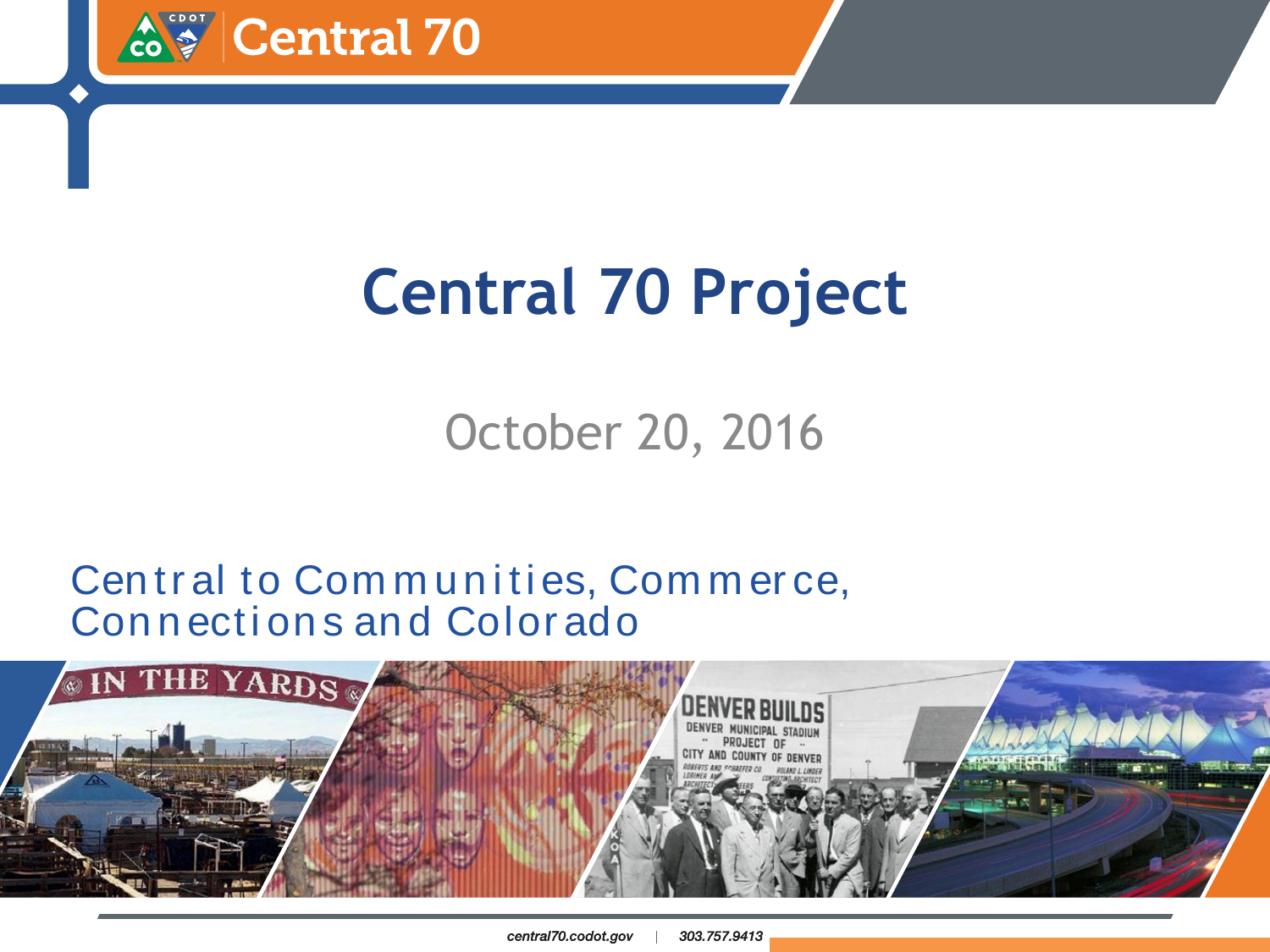

### **Schedule Update**

- NEPA
	- ROD on track for early 2017
	- Public comment periods for air quality conformity and alternatives comparison planned for this Fall
	- Working with Denver to resolve conflict between I-70 drainage design and City's plans (comment in FEIS)
- **Procurement** 
	- Fifth RFP adendum in development
	- Final in Spring 2017
	- TIFIA Financing and Interagency Agreement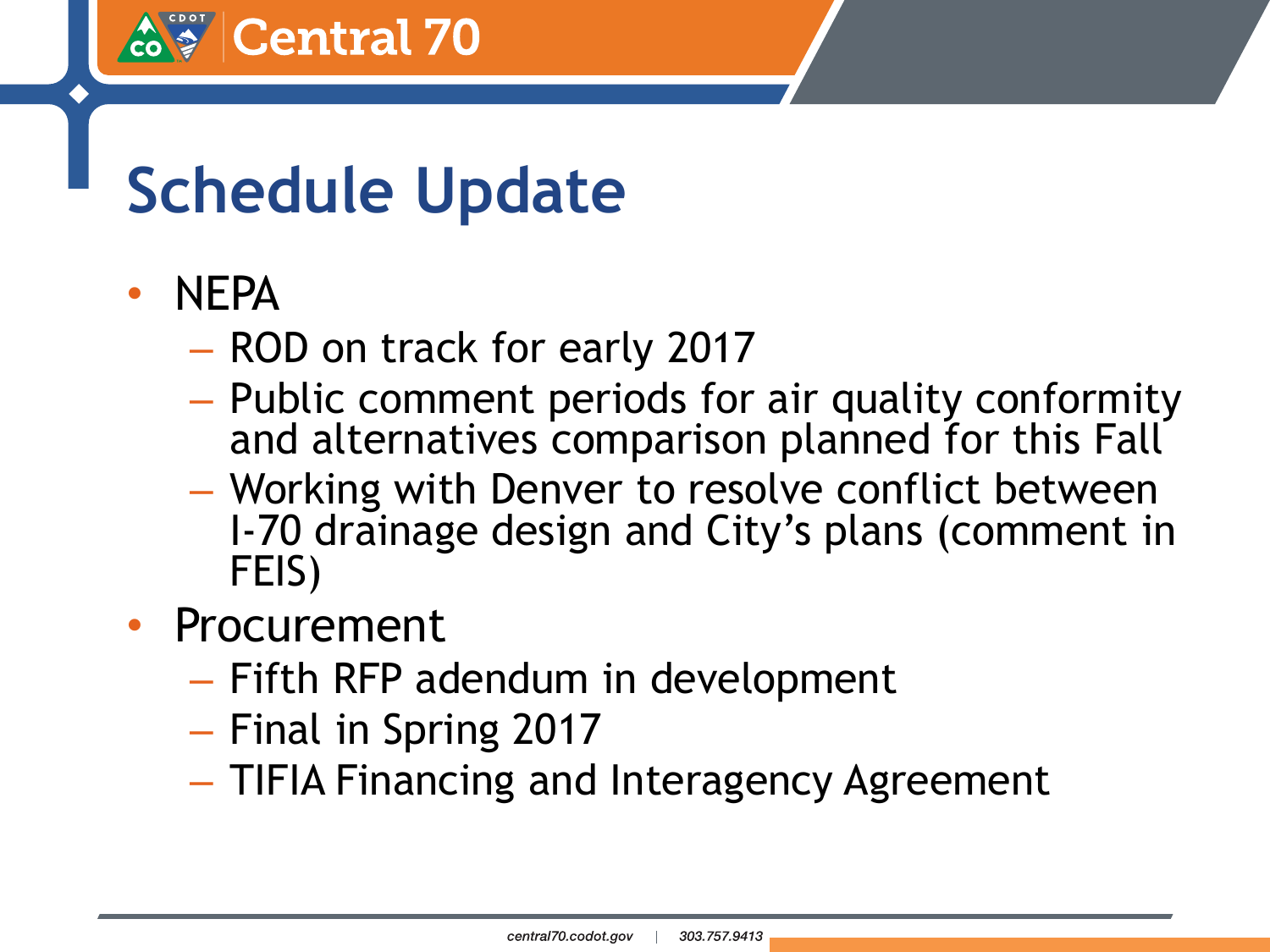![](_page_2_Picture_0.jpeg)

## **Mitigation Commitments**

- ROD will finalize commitments
	- improvements to nearby residential properties and Swansea Elementary School
	- Contributions to affordable housing and fresh food access
- Details of affordable housing contribution (\$2M) still in development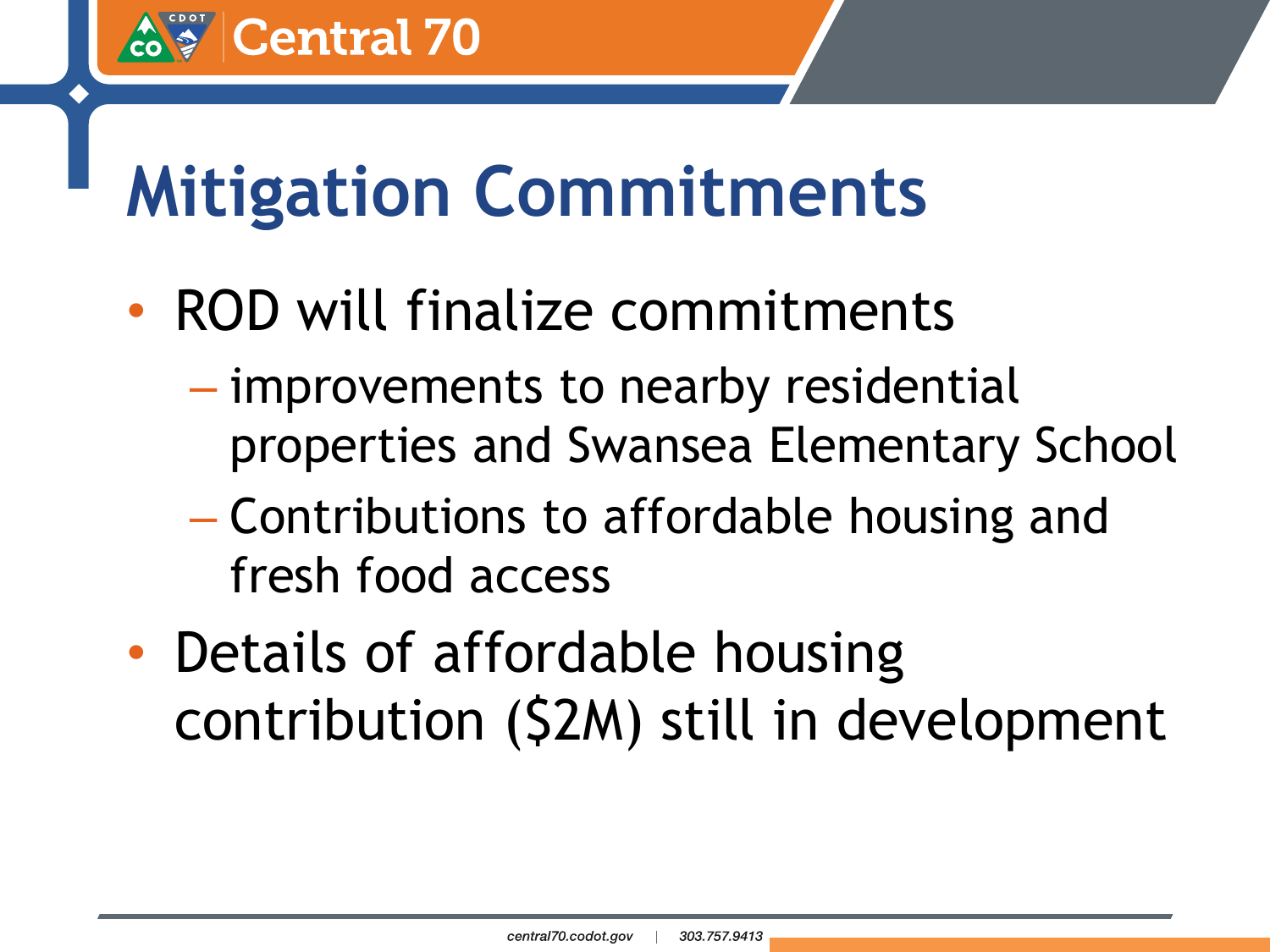![](_page_3_Picture_0.jpeg)

### **Workforce**

#### **Local hiring:**

- First in CDOT history
- One of fewer than a dozen highway projects nationwide to implement
- Required receiving special permission from FHWA to pilot local hiring
- Draft goal set at 20% of total work hours
- Geographic area spans both sides of the highway from Sunnyside to Montbello/Aurora

#### **Workforce Development:**

- Opportunity to provide lifetime career opportunities
- Received \$400,000 in grant funding from FHWA to fund training and supportive services
- Also exploring broader opportunities that would help connect workforce development for major projects across the region/corridor
- Intent is to develop and implement program in 2017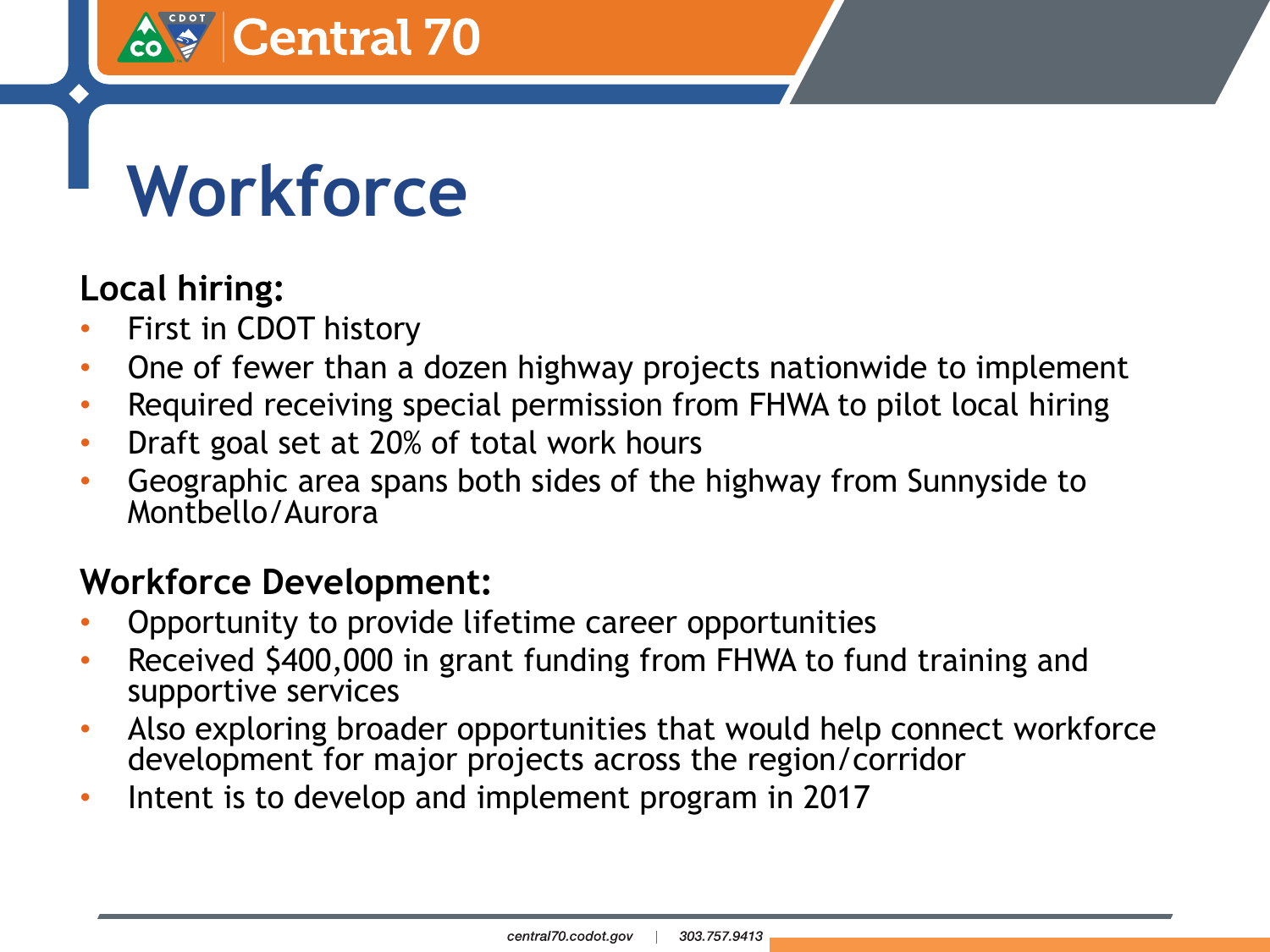![](_page_4_Picture_0.jpeg)

# **Outreach and Community Engagement**

- **Presence at numerous community events and festivals**
- **Presentations to local organizations and RNOs**

![](_page_4_Picture_4.jpeg)

• **'duct-work**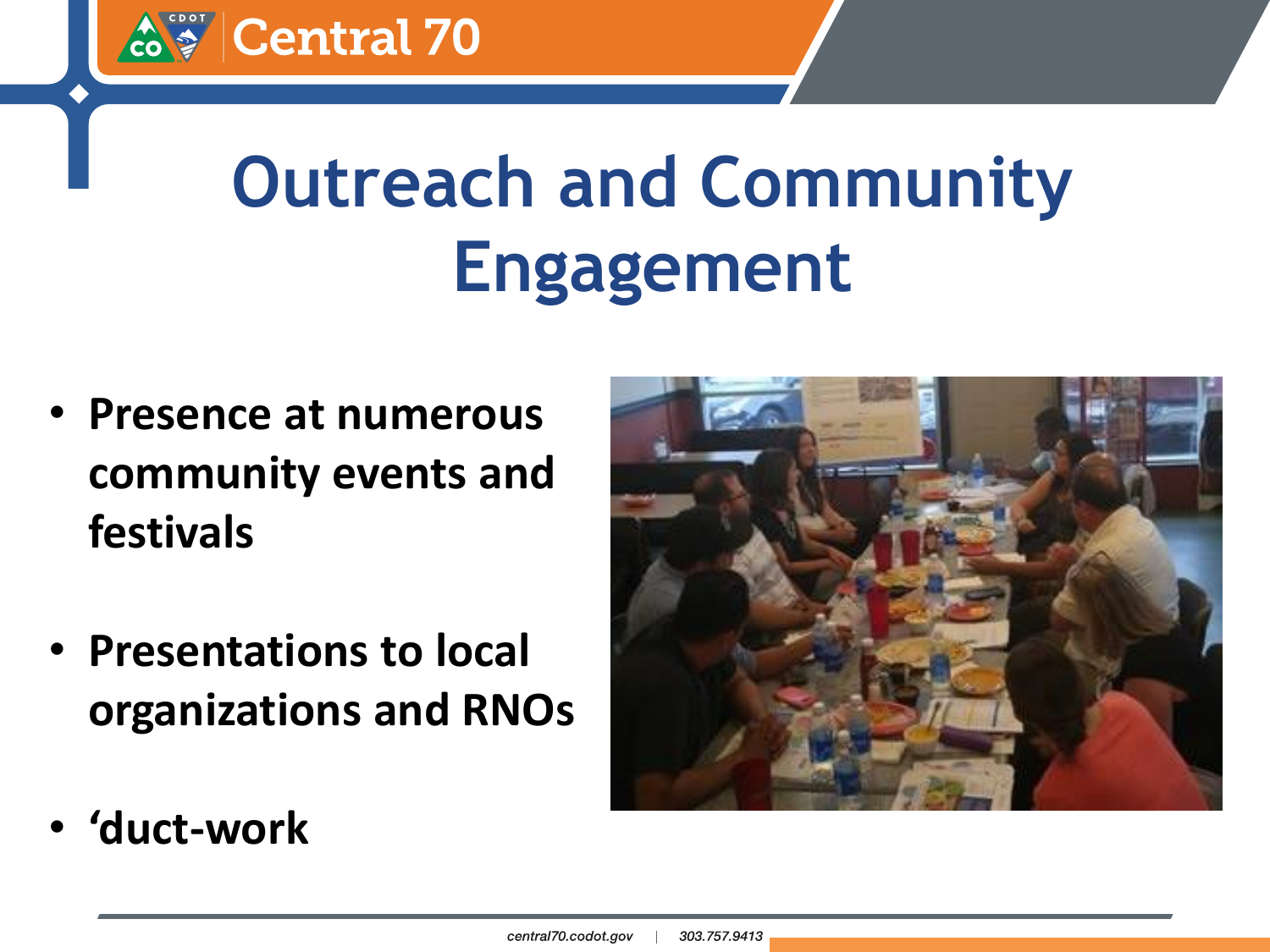![](_page_5_Picture_0.jpeg)

 $\blacklozenge$ 

![](_page_5_Picture_1.jpeg)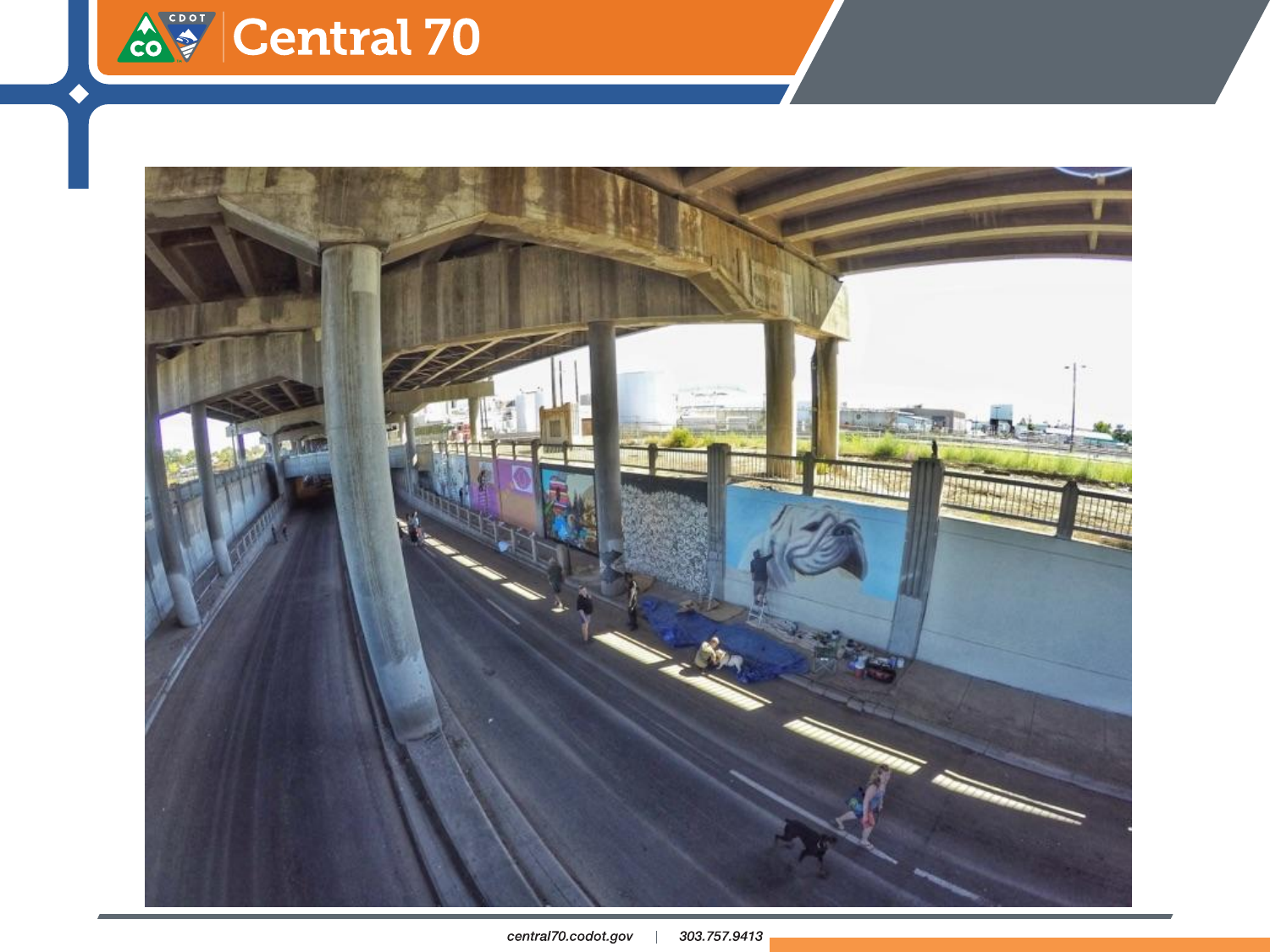![](_page_6_Picture_0.jpeg)

 $\blacklozenge$ 

![](_page_6_Picture_1.jpeg)